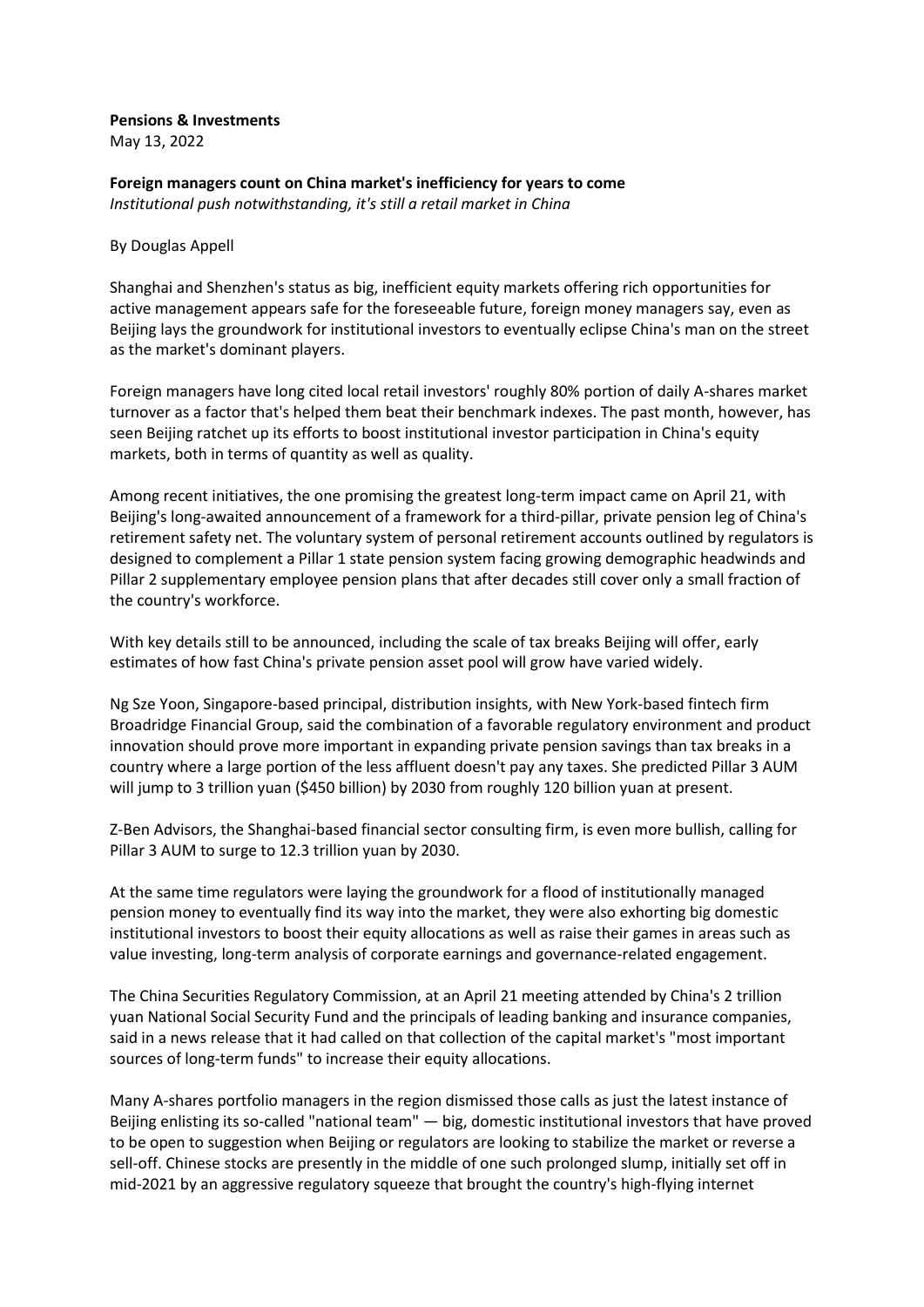platform stocks down to earth. More recently, rising geopolitical tensions and the economic fallout of COVID-related lockdowns in Shanghai have weighed on stock prices.

## **Long-term goals**

Others see longer-term policy goals in play.

In order to achieve more efficient and high-quality market development, regulators are calling on institutional investors now to enhance their investment capabilities, with a long-term perspective, noted Rachel Wang, Morningstar Inc.'s director of manager research, China. They're urging those investors to focus more on developing equity products, strengthening their equity research capabilities and boosting their engagement activities on governance-related topics, she said.

**And still others see a combination of long- and short-term goals: "In the immediate term, this call for 'support' is all about mitigating plunging Chinese equity prices (but it's) also consistent with the long-term goal of reducing the share of direct retail investors in the Chinese market," said Daniel Celeghin, a New York-based managing partner with asset management strategy consultant Indefi.**

At the end of the day, however, Beijing's goal of a more efficient market will require domestic institutions to step in — and not in a short-term capacity, said Jason Hsu, founder and chief investment officer of Santa Monica, Calif.-based Rayliant Global Advisors. With China's equity market at \$13 trillion and growing, they will need "long-term pension capital and a lot of it," he said.

**"The more interesting question is how China will balance the necessary messiness of market-based price discovery with their strong policy preference for stability and predictability," Mr. Celeghin said.**

Some analysts say that desire to tame markets is one factor behind Beijing's preference for more institutional money going forward in Shanghai and Shenzhen. The government would certainly like to see greater institutional participation, said Peter Alexander, Z-Ben's managing director and founder. "It's far easier to control the market when you've got institutions involved than 130 million Chinese individuals," he noted.

While most portfolio managers concede China's A-shares market will inevitably become more institutional, many predict retail investors will continue to account for the bulk of turnover over the coming decade, leaving ample room to harvest alpha.

Making China's onshore market more institutional will be a long, multifactor process, said Claire Shen, Hong Kong-based head of China equity, investments Asia, with global investment and consulting firm Willis Towers Watson PLC. A meaningful drop in the 80% share of trading by retail investors has yet to be seen, leaving stock prices prone to "overshoot and undershoot" and creating alpha opportunities for disciplined investors, both domestic and foreign, Ms. Shen said.

Some market veterans, meanwhile, hesitate to pin the blame for Shanghai and Shenzhen's volatility and inefficiency on China's retail investors. The way institutional managers, including foreign ones, focused on the same crowded trades in technology, electric vehicle and pharmaceutical stocks over the past five years — powering gains of a few hundred percent followed by a 50% to 95% plunge over the past year — hardly reeks of efficiency, noted Wong Kok Hoi, founder and CIO of APS Asset Management Pte. Ltd., a Singapore-based boutique focused on Chinese stocks with more than \$2 billion in assets under management. "It's difficult to make the case that the increasing participation of institutional managers has made the market more efficient," he said.